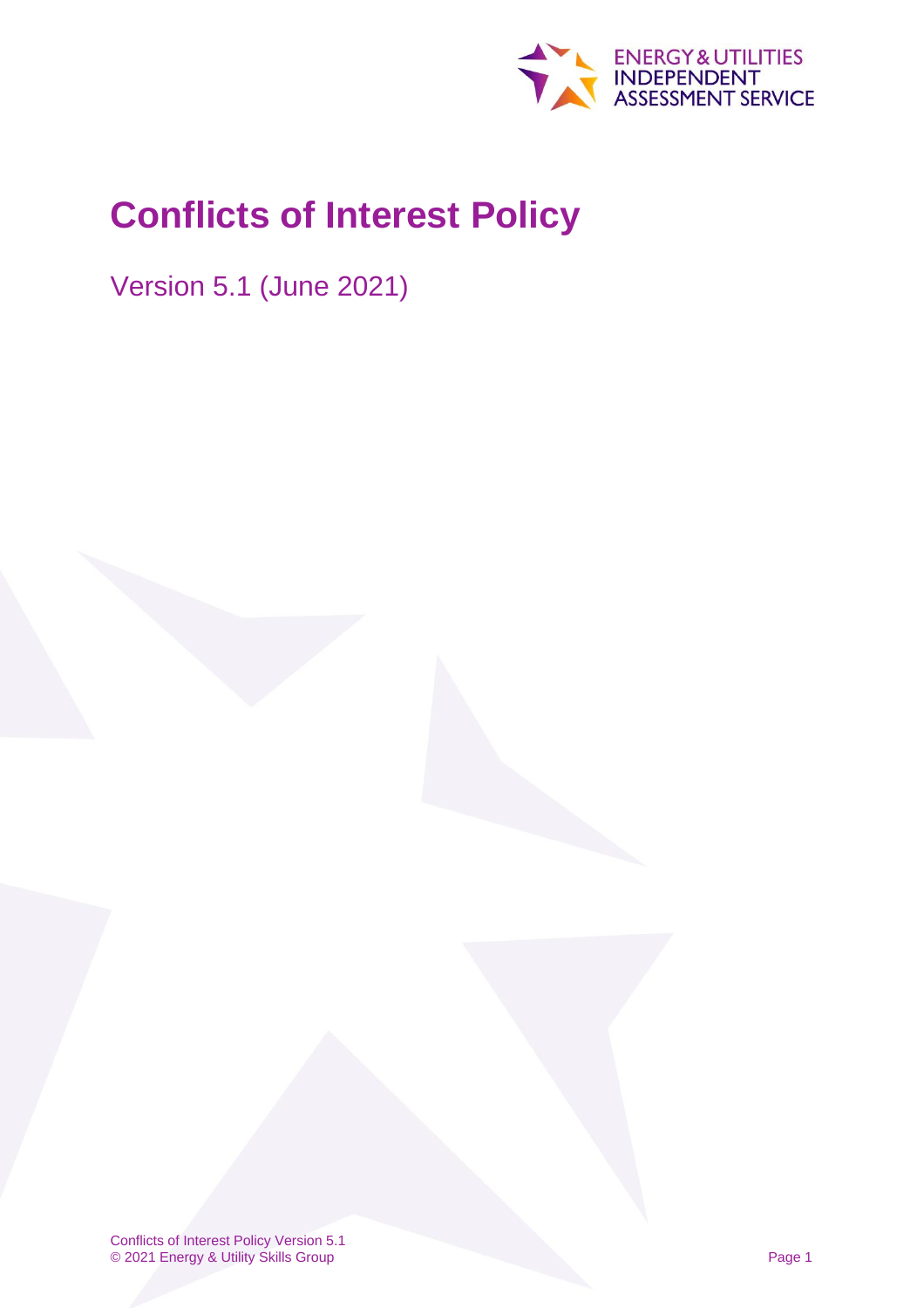

# **Contents**

| Dealing with conflicts of interest and/or breaches of this policy6 |  |
|--------------------------------------------------------------------|--|
|                                                                    |  |
|                                                                    |  |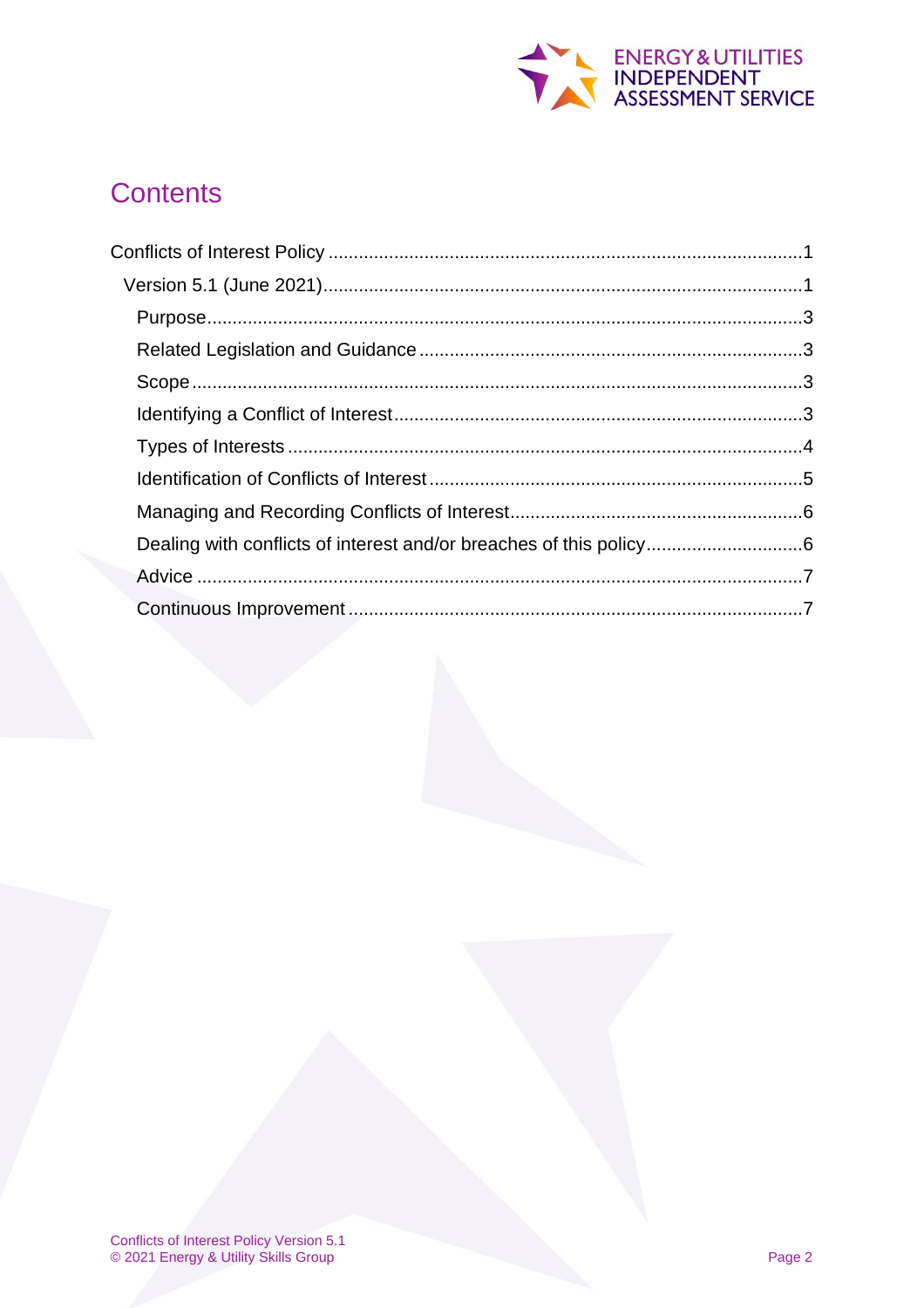

# <span id="page-2-0"></span>Purpose

This policy aims to prevent, or minimise, conflicts of interest from occurring, and managing conflicts of interest that have arisen. It provides guidance to members of staff, and those contracted to work for and on behalf of EUIAS, in how to deal with potential and actual conflicts of interest that may arise as a result of EUIAS' role as an end-point assessment organisation.

The policy sets out the process that should be followed when a conflict, or potential conflict of interest, is identified by anyone involved in the development, delivery, and assessment of end-point assessment, and to whom it should be reported.

Effective management of conflict of interest, and risk of conflict of interest, is pivotal to ensuring independence and assuring the reliability of end-point assessment decisions. This policy defines the requirements for the identification, declaration, management and recording of conflicts of interest.

# <span id="page-2-1"></span>Related Legislation and Guidance

The EUIAS is guided by the Nolan Principles of good governance: selflessness, integrity, objectivity, accountability, openness, honesty and leadership.

The Bribery Act 2010 places specific responsibility on organisations to have in place appropriate procedures to prevent bribery and corruption taking place.

All declarations of interest are subject to disclosure under the Freedom of Information Act 2000.

# <span id="page-2-2"></span>**Scope**

This policy applies to all individuals or organisations operating on behalf of or contributing to the business operation of the EUIAS. This includes employees, associates, contracted partner organisations and members of all governance structures and panels.

# <span id="page-2-3"></span>Identifying a Conflict of Interest

For the purposes of this policy, we have adopted the definition used by the regulatory authorities in relation to conflict of interests. A conflict of interest exists in relation to EUIAS where:

- its interest in any activity undertaken by it, or by a member of its Group, have the potential to lead it to act contrary to its interests in the development, delivery and assessment of end-point assessment in accordance with its Conditions of Recognition
- A person who is connected to the development, delivery or assessment of end-point assessment by EUIAS has interest in any other activity which has the potential to lead that person to act contrary to his or her interests in that development, delivery or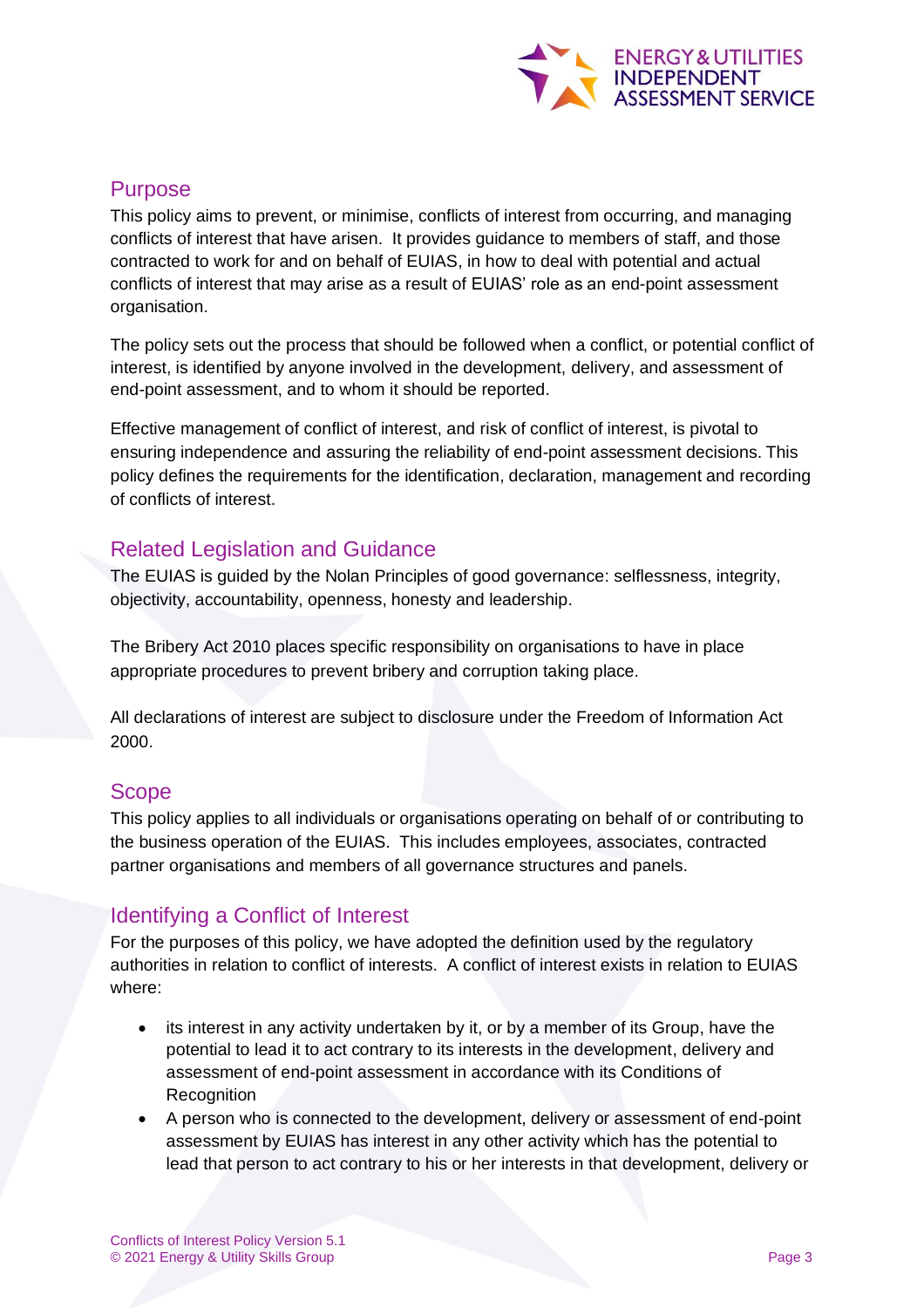

assessment of end-point assessment in accordance with the Conditions of Recognition or

• An informed and reasonable observer would conclude that either of these situations was the case

# <span id="page-3-0"></span>Types of Interests

Interests can be specific or non-specific, financial or non-financial. An interest is 'specific' if it relates directly to the matter under consideration. an interest is 'non-specific' if it does not relate directly to the matter under consideration

#### Financial Interests

A financial interest is one where there is or appears to be, opportunity for personal or nonpersonal (organisational) financial or intellectual property gain in relation to end-point assessment outcomes or other perceived advantage.

Examples of personal financial conflicts of interests could include:

- an assessor advising on the design of end-point assessment tools for an apprenticeship standard whilst carrying out work for an organisation that has selected the EUIAS as their end-point assessment organisation for the standard
- an assessor carrying our end-point assessment activities for an organisation that they hold shares in, or a financial interest in an organisation that may become a competitor to EUIAS

Examples of non-personal (organisational) financial conflicts of interests could include:

• payment or other benefit to a department or organisation in which the individual is employed but which is not received personally, prior to joining a Sector Assessment Assurance Panel (SAAP) or being approved as an assessor.

#### Non-financial Interest

Examples of non-financial conflicts of interest include:

- An assessor that has expressed a clear opinion about end-point assessment which could reasonably be interpreted as prejudicial to the delivery of end-point assessment
- An assessor is related to the apprentice
- A SAAP member that is the employee of the apprentices when the end-point assessment of the apprentices is under discussion at the SAAP

EUIAS recognises that individuals may take part in legitimate financial, business, charitable or other activities outside of their EUIAS role.

However, there is a requirement for all individuals to disclose any activity that might give rise to a potential or actual conflict of interest which must be reported.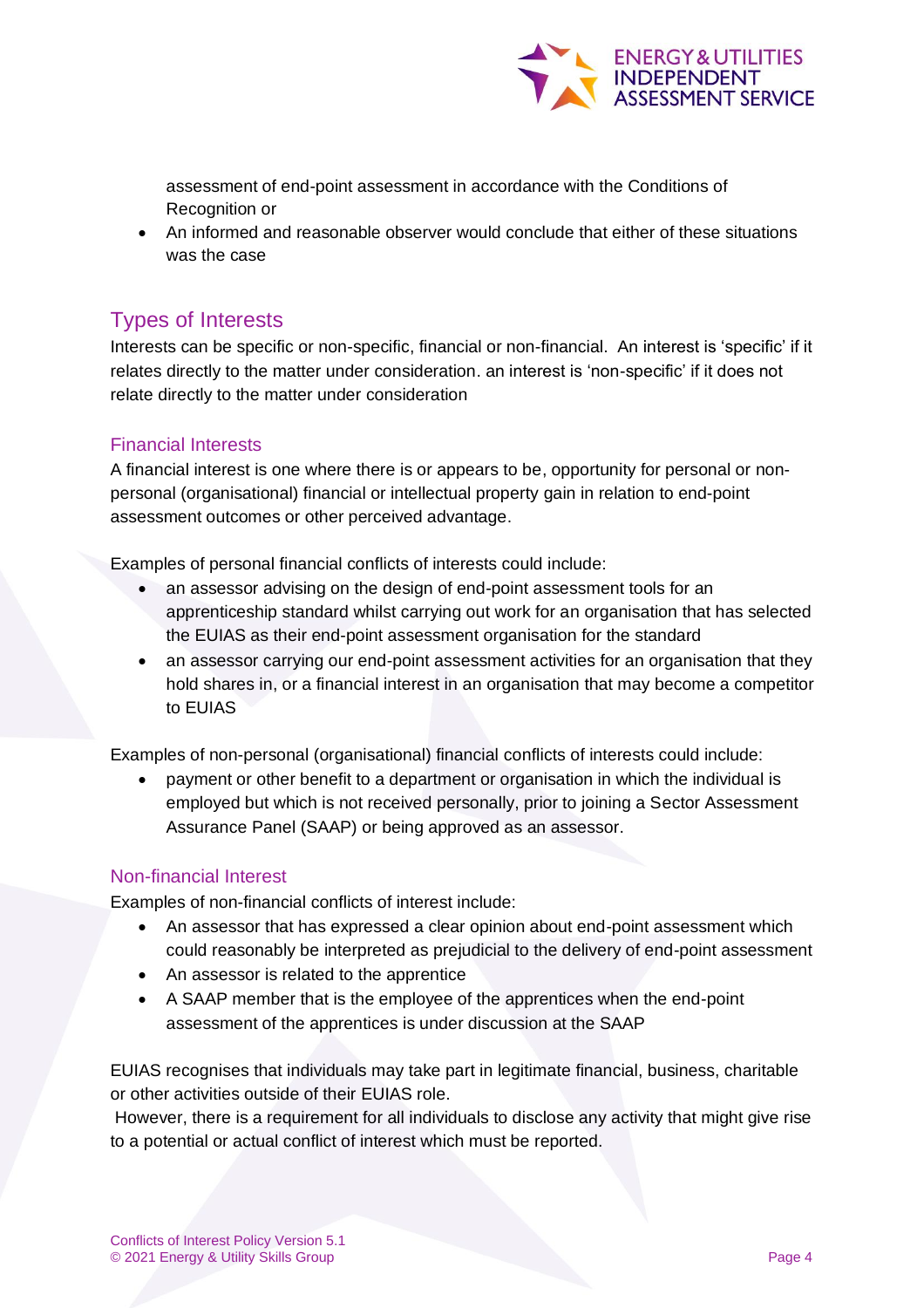

In implementing EUIAS' approach to identifying and managing potential and actual conflicts of interest, members of staff and those undertaking work for, or on behalf of the organisation, must complete a declaration to disclose any activity that might give rise to a potential or actual conflict of interest on commencement of their relationship with us, and annually thereafter, and to inform immediately the Responsible Officer if a conflict suddently arises. Individuals team members, managers, contractors, members of the Management Team and the Governing Board are expected proactively to inform the Responsible Officer immediately of any actual or potential conflicts of interest that could adversely influence their Judgement and objectivity, and impact EUIAS end-point assessment.

All of the above individuals must abide by the following principles:

- All must commit to identifying and managing potential and actual conflicts of interest that may affect EUIAS end-point assessment and, in doing so, raise possible conflicts of interest with their line manager or the Responsible Officer
- All must be proactive in the identification and management of conflicts of interest that may affect our effectiveness, level of regulatory compliance and/or reputation, and report any instance without delay.
- All must be open about the nature of any potential or actual conflicts of interest and not conceal them, as managing a conflict will prevent issues that may impact on the organisation's effectiveness and its regulatory compliance.

# <span id="page-4-0"></span>Identification of Conflicts of Interest

EUIAS will complete due diligence checks at any time to assist the identification and verification of information that may involve the use of external business information providers. This is to ensure that we have taken all reasonable precautions to identify and deal with potential and actual conflicts, and protect the interests of the business, customers and learners.

The Responsible Officer is responsible for ensuring that all issues reported internally or by a third party are investigated, that the individual circumstances of each conflict are considered and the potential for influencing the activities of EUIAS are dealt with appropriately and escalated internally, or to the EUIAS EPA Compliance Committee where necessary. Changes to the status of an identified conflict must be reported immediately to the Responsible Officer.

If a conflict relates to the Responsible Officer, the Chair of the EUIAS EPA Compliance Committee Board will investigate and agree the appropriate actions to manage or remove the conflict of interest.

In accordance with EUIAS SLA, employer/training providers are required to have in place a conflict of interest policy, which is subject to review by EUIAS.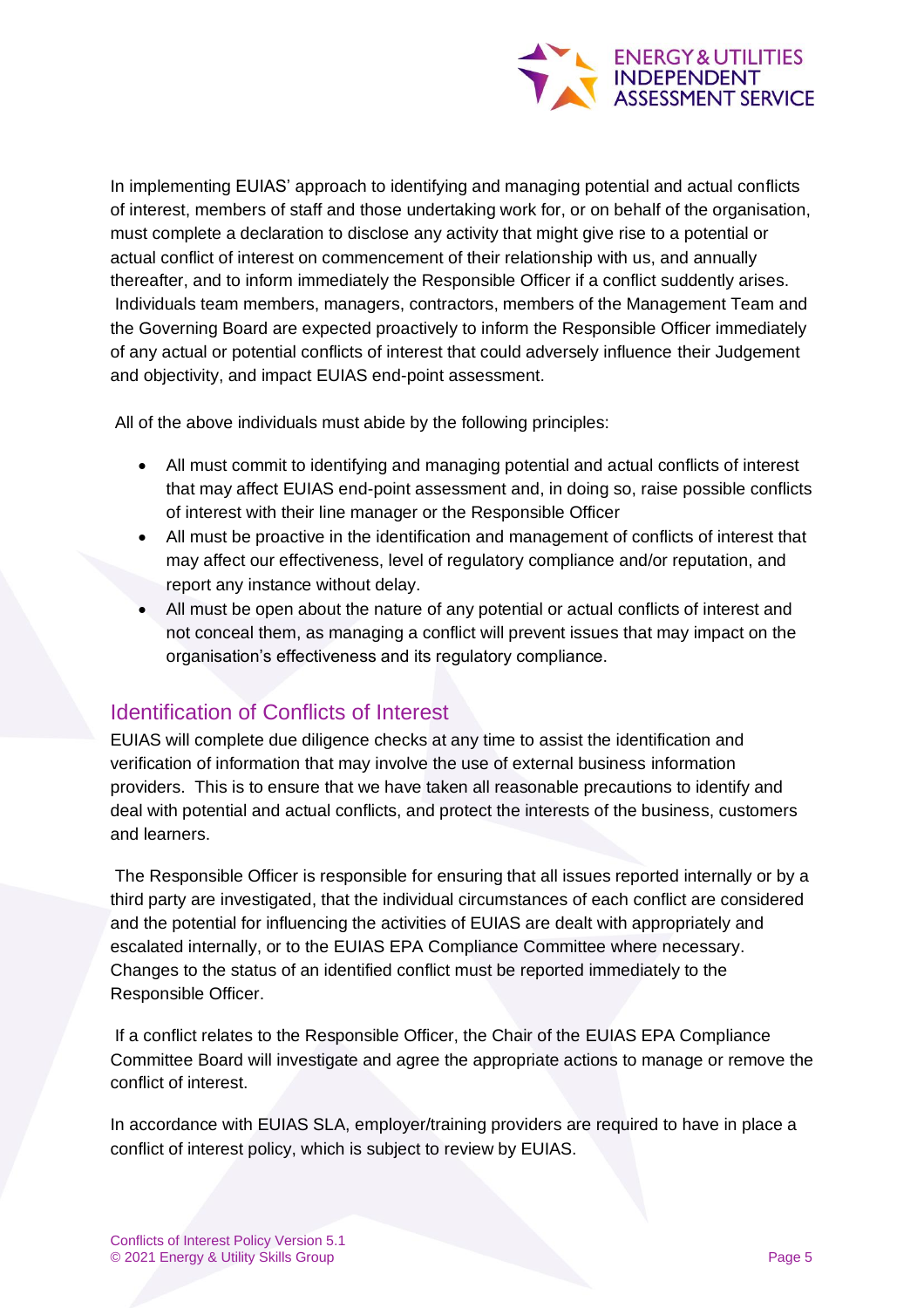

# <span id="page-5-0"></span>Managing and Recording Conflicts of Interest

EUIAS maintains a Potential and Actual Conflicts of Interest register to list all areas of conflict across the Organisation.

Each conflict is considered, and relevant mitigating actions are implemented to ensure such conflicts are managed appropriately.

Whilst overall responsibility for conflicts of interest rests with the Responsible Officer, the Register is reviewed by EUIAS Management Team on a monthly basis and scrutinised by the EPA Compliance Committee on a quarterly basis. This is to ensure that EUIAS is actively and continually reviewing its approach for dealing with conflicts of interest and that any necessary actions are appropriate.

#### Sector Assessment Assurance Panel and other Panel Members

SAAP and other panel members must consider if they have an interest in the specific area of end-point assessment under consideration which might have an adverse effect on their judgement and objectivity.

It is recognised that many SAAP members will be utilising the Apprenticeship Service to access funding for apprenticeships. While this should be declared, it does not preclude participation in EUIAS panels.

The Chair of all panels will ensure that panel members declare all relevant interests both at least annually, through a conflict of interest declaration, and at the start of each meeting.

Where a conflict of interests is declared, the type of interest and specific circumstances will drive the action required. Actions to redress may include:

- abstain from participation
- leave the meeting for a specific item
- leave the meeting
- stand down from the panel

## <span id="page-5-1"></span>Dealing with conflicts of interest and/or breaches of this policy

Should EUIAS believe there has been a breach of this policy, or unforeseen conflicts of interest emerge, an investigation will be immediately carried out along with a review of the associate procedures.

Should a third party believe there has been an actual conflict of interest involving EUIAS, then he/she should inform the Responsible Officer immediately and an investigation will be carried out.